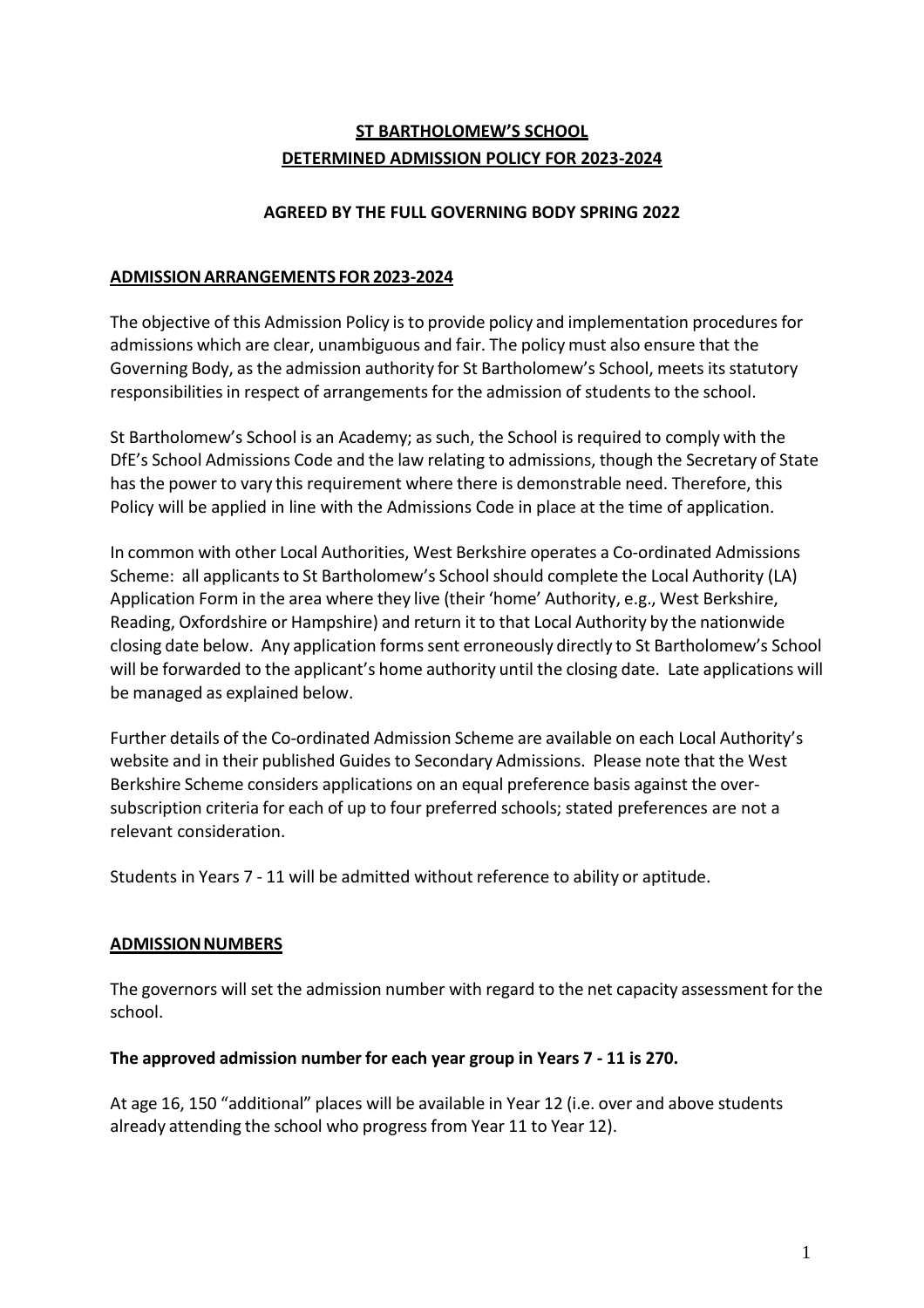## **TIMETABLE**

The following timetable is set for applications to all West Berkshire secondary schools; any late applications will be managed as explained below:

| 31 October 2022 | National closing date for applications          |
|-----------------|-------------------------------------------------|
| 1 March 2023    | National offers and refusals issued to parents. |
| 31 March 2023   | Closing date for appeals.                       |

#### **ADMISSION PROCEDURES FOR ALL YEARS**

For admission during the academic year 1 September 2023 – 31 August 2024:

| <b>Year Group</b> | <b>Date of Birth</b>              |
|-------------------|-----------------------------------|
|                   | 1 September 2011 - 31 August 2012 |
|                   | 1 September 2010 - 31 August 2011 |
|                   | 1 September 2009 - 31 August 2010 |
| 10                | 1 September 2008 - 31 August 2009 |
| 11                | 1 September 2007 - 31 August 2008 |
| 12                | 1 September 2006 - 31 August 2007 |
| 13                | 1 September 2005 - 31 August 2006 |

- If the total number of applications is lessthan the approved admission number, all applicants will be allocated places.
- If, at any stage, more applications have been received than the approved admission number, then the criteria for allocating oversubscribed places listed below will be applied.
- A waiting list of applicants to whom the school cannot offer a place will be maintained. Applicants will be placed on this list in order of priority as determined by the extent to which the over-subscription criteria is met.
- If one or more places become available, due to non-acceptance of an offered place or withdrawal or permanent exclusion of a student, causing the number of offered places to fall below the approved admission number, the place(s) will be offered to the applicant(s) at the top of the waiting list at the time that the place(s) become available.
- In-year applications may be made at any time for entry to any year group in the school, but they will only be processed when the requested start date is within six weeks.
- Where an applicant offered a place does not, or cannot, take up the offered place within two weeks of the expected starting date, then the offer may be withdrawn and the place offered to the next applicant on the waiting list. In such circumstances the applicant would have to re-apply for admission.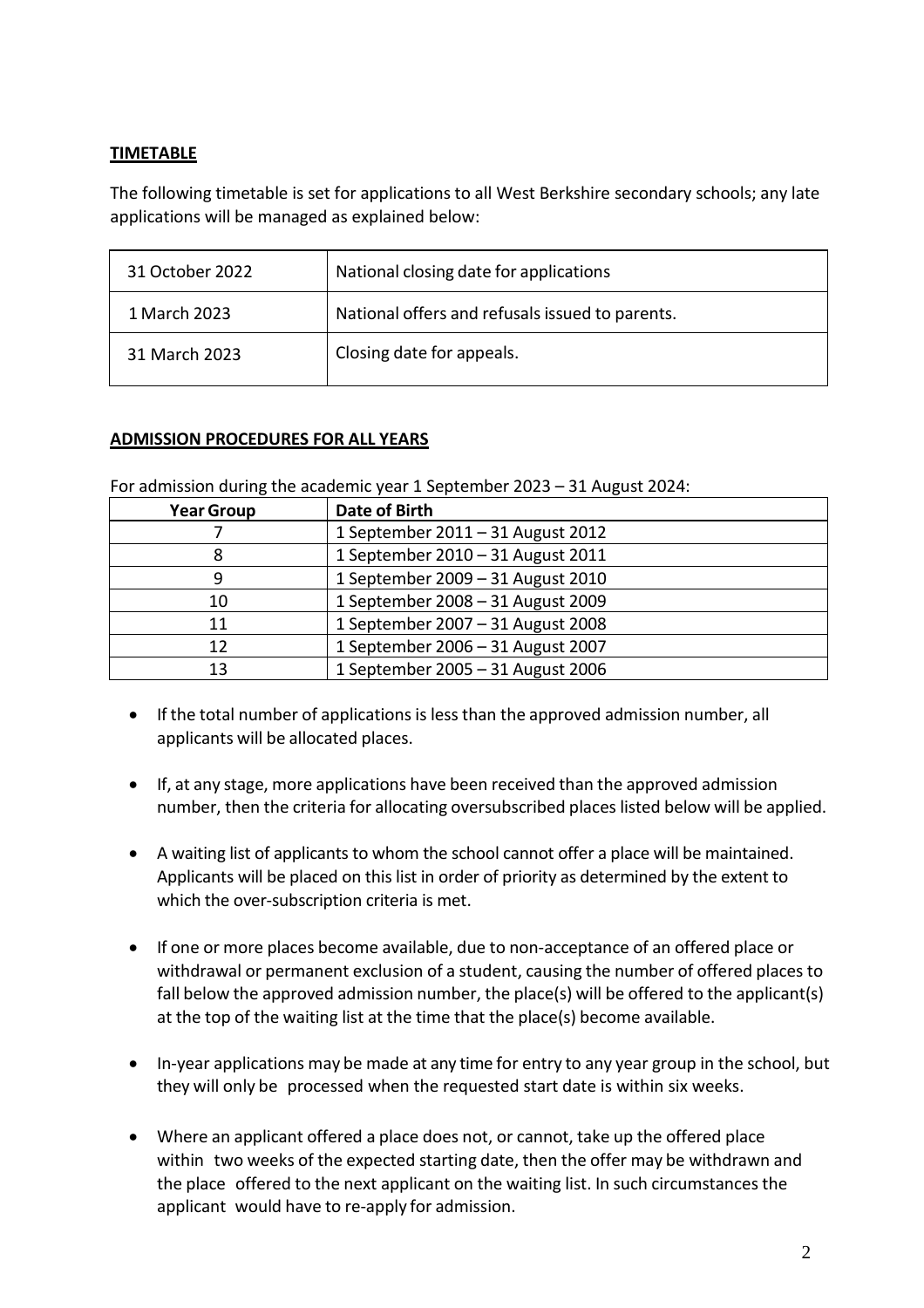## **Admissions Procedures for Post 16 Courses**

The requirement for entry to Level 3 courses is a minimum of five GCSEs at Grade 4 or above, including English and Mathematics. At least three of these passes will be at Grade 5 or above. If a student does not secure at least a Grade 4 in English Language and/or Mathematics, then they will be required to attend lessons and resit GCSE examinations in those subject/s.

- Students will be invited to attend an open evening and to make an application. All applicants will be invited also to attend a meeting to discuss their subject choices and be offered guidance. The school will request references and, in light of exam results, there may be further discussion about subject choices.
- The school will offer the place by letter.
- Late applications will be considered if there are places available on the relevant courses.

## **OVERSUBSCRIPTIONCRITERIA**

If any year group is oversubscribed, places will be allocated according to the admissions policy and oversubscription criteria in the following order of priority, taking account of all preferences for St Bartholomew's School and the effects of the LA's Co-ordinated Admission Scheme for Years 7 - 11:

**1. Looked after children and all previously looked after children: p**reviously looked after children are children who were looked after, but ceased to be so because they were adopted or became subject to a child arrangements order or special guardianship order.

and:

**Children who were previously in state care outside of England, and have ceased to be in state care as a result of being adopted.** By children previously in state care outside of England, we mean children who have been looked after outside of England by a public authority, a religious organisation or another provider of care whose sole purpose is to benefit society. The care may have been provided in orphanages or other settings. Evidence will be required to support an application and the admission authority will determine if the evidence provided is sufficient.

- **2. Studentsliving in the St Bartholomew's School Catchment Area**: Children whose permanent home address is in St Bartholomew's School's designated catchment area (as shown in West Berkshire's Parents' Guide to Admissions). Our catchment area shares an outer boundary with the following partner primary/junior schools:
	- a. Enborne Church of England Primary School.
	- b. John Rankin Community Junior School.
	- c. St Nicolas Church of England Junior School.

Where necessary, priority will be given to siblings living in the St Bartholomew's School catchment area.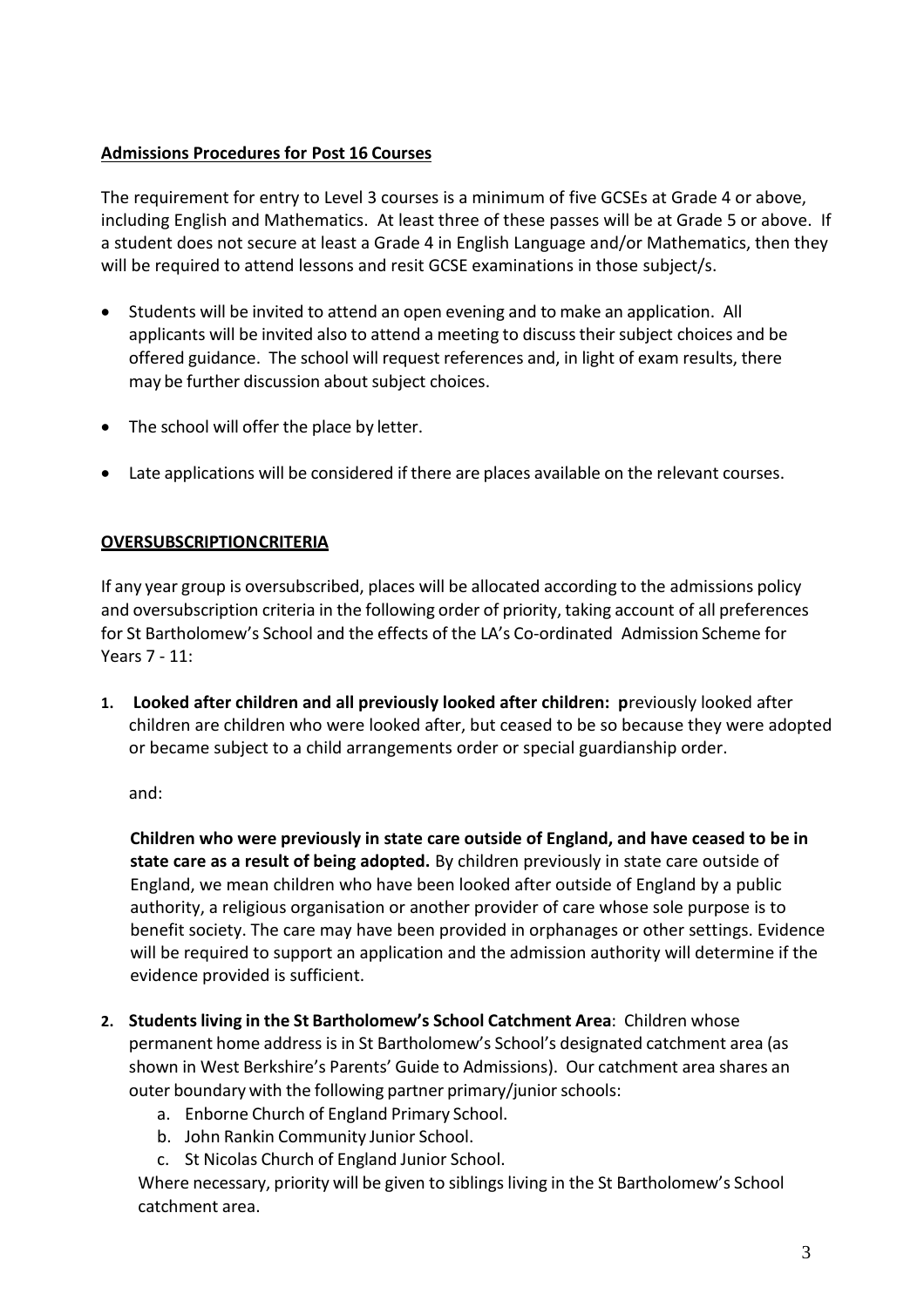The child's permanent home address is where he or she lives with his or her legal parents/carers and are living at the closing date for applications in the normal admissions round (31 October, 2022).

Where parental responsibilities are shared and the child/children live at both parent's addresses during the school week on a permanent arrangement, either address will be considered the permanent home address.

In order to establish where a child resides, additional information may be requested and could include:

- i. any legal documentation confirming residence
- ii. information on the actual pattern of residence
- iii. the length of time the residence arrangements have been in place
- iv. confirm past residence arrangements from previous schools
- v. Council Tax or other utility bills.

A home address is not an address where a child may occasionally stay or sleep such as that of a relative who is not a parent, or that of a childminder.

Where the boundaries for St Bartholomew's School catchment area have changed, a child resident in part of the former catchment area willstill be considered as a catchment area student for St Bartholomew's School if they have a sibling who will be on the roll of St Bartholomew's School at the point of admission.

It is the child's normal permanent home address where he or she lives with his or her parents/carersthat is used to decide in which school's catchment area the child lives. Temporary addresses cannot be used to obtain school places, e.g., temporary addresses whilst retaining a previous permanent home will not be accepted. If parents/carers are in the process of moving from one address to another and want to use the new addressfor the school place allocations, evidence that they have moved and are already living in the new address will need to be provided before allocations begin. If such evidence is received by 1 January during a normal admissions round, the new address will be accepted for the forthcoming allocation. Confirmation received after 1 January will not normally be taken into account until immediately after the nationwide allocation date, once waiting lists have been adjusted accordingly. At all other times changes of address will be considered immediately on receipt of evidence. Any child offered a school place based on fraudulent or intentionally misleading information concerning a catchment area permanent home address will have their place withdrawn. This sanction may also be applied after the student has been admitted to St Bartholomew's School. A new application will be required, by which time preferred schools may be full.

Any parent with parental responsibility can submit an application but only one application per child can be submitted. If West Berkshire receive applications from both parents who do not live together or become aware that an application has been made in another Local Authority as well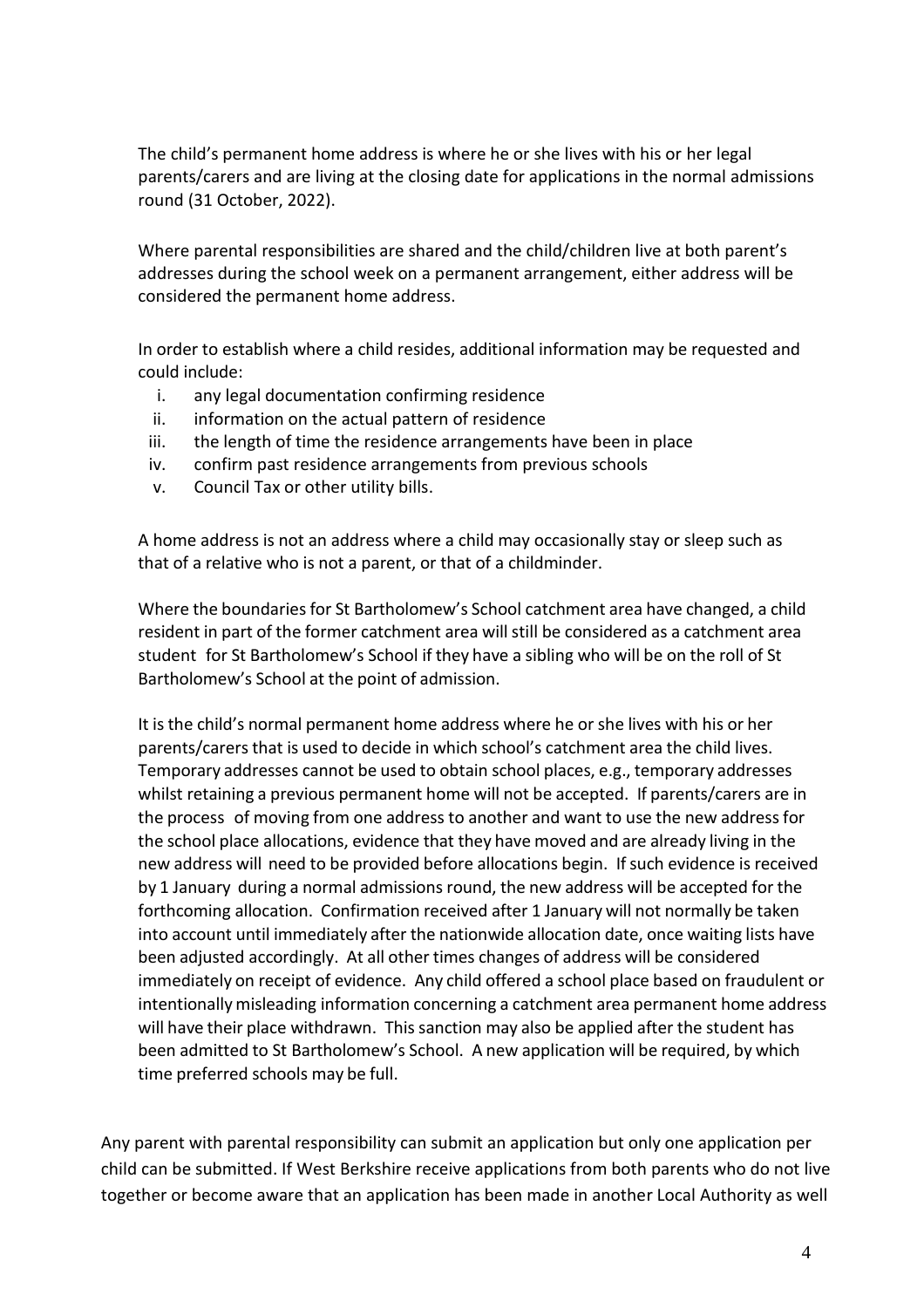as West Berkshire, the following steps will be taken:

- West Berkshire will inform both parents that an application has been submitted by both parents and ask if either is happy to withdraw their application.
- If neither will withdraw their application, the application from the parent where the child lives during the school week will be accepted.
- If the child lives between both addresses during the school week, neither application will be accepted. West Berkshire will wait until the dispute is resolved by the parents and only one application is submitted. This may mean that it is not possible to consider the application as on time if it is received after allocation procedures have begun.
- **3. Siblings**: Children who have sibling(s) living in the same family unit already on roll at the school and, in relation to admission at St Bartholomew's School's first point of entry, will continue to attend the school during the following academic year, up to and including Year 14.

'Sibling' is defined in these arrangements as a child with a brother or sister, including natural, step, foster and adopted siblings and the children of parent/carer's partner living in the same family unit. All children living at the same address in a family unit are therefore deemed to be siblings even if there is no actual relationship between them. Children who are siblings but living at different addresses to each other will be treated as siblings for the purpose of admissions criteria.

A child of a multiple birth will be admitted where the School has been named on a sibling's Education, Health and Care Plan (EHCP).

- **4. Children of Staff at the School:** Children of staff in either of the following circumstances as certified by the Headteacher:
	- 1. where the member of staff has been employed at St Bartholomew's School for two or more continuous years on a permanent contract at the time at which the application for admission to the School is made, or
	- 2. the member of staff is recruited to fill a vacant post for which there is a demonstrable skill shortage.

The member of staff must have parental responsibility for the child. A parent is defined in law (the Education Act 1996) as any person who has 'parental responsibility' (defined in the Children Act 1989) for the child or young person.

#### **5. Strong Medical and/or Social Grounds**

Definitions:

- a. 'Medical need' does not include mild medical conditions.
- b. 'Social need' does not include a parent's wish that a child attends the school because of a child's aptitude or because their friends attend the school or because of routine childminding arrangements.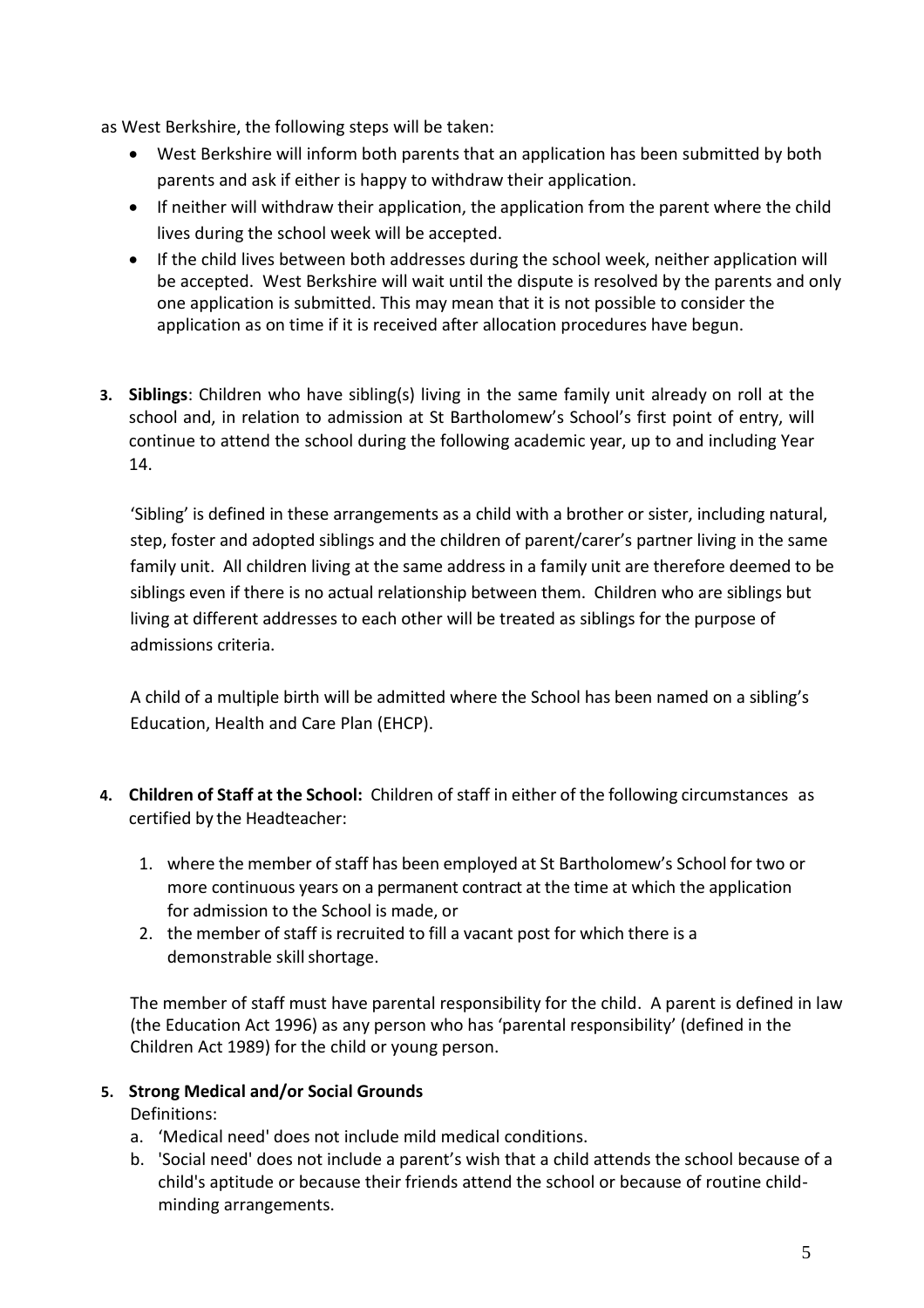Applications for admission on the basis of strong medical and/or social grounds may be made where St Bartholomew's School is specifically recommended by an independent and relevant professional such as a doctor, social worker, health visitor, Education Welfare Officer, or other appropriate person who knows about the child.

Written evidence from the relevant professional must be provided at the time (or within 12 weeks before) at which the application for admission to the School is made by the person with parental responsibility who is making the application. This evidence, which will be assessed by the Governing Body, must confirm the child's medical and/or social need, and demonstrate the reasons that need makes it essential that the child attends St Bartholomew's School rather than any other secondary school.

6. All other applicants who do not fall into one of the above categories.

**Children with Education, Health and Care (EHC) Plans** naming the school will always be admitted at any time above anyother child, including those on the waiting list. Thisis a legal requirement. As noted under 3, multiple birth siblings will also be admitted when one of the children has St Bartholomew's School listed on an EHCP.

**Children of UK Service Personnel (UK Armed Forces):** For families of Service personnel with a confirmed posting to our area, or Crown Servants returning from overseas to live in our area, St Bartholomew's School must:

- a) Allocate a place in advance of the family arriving in the area provided the application is accompanied by an official letter that declares a relocation date and a Unit postal address or quartering area address when considering the application against our over-subscription criteria. This must include accepting a Unit postal address or quartering area address for a Service child. Admission authorities must not refuse a Service child a place because the family does not currently live in the area, or reserve blocks of places for these children;
- b) Ensure that arrangements in our area support the Government's commitment to removing disadvantage for Service children.

**Children from Overseas:** St Bartholomew's School must treat applicationsfor children coming from overseas in accordance with UK legislation and Department for Education guidance.

**In-Year Fair Access Protocol:** In accordance with the West Berkshire In-Year Fair Access Protocol, and only as agreed by the West Berkshire Pupil Placement Panel (following consultation with the child's parents, all relevant professionals and schools concerned), hard to place children will be admitted above other children, including those on the waiting list (except Looked After children, previously Looked After children and children with Education, Health and Care (EHC) Plans naming the school, asthese children must be admitted).

**Secretary of State's Power of Direction (Academies)**: Where a Local Authority considersthat an Academy, such as St Bartholomew's School, will best meet the needs of any child, it can ask the Academy to admit that child but has no power to direct it to do so. The Local Authority and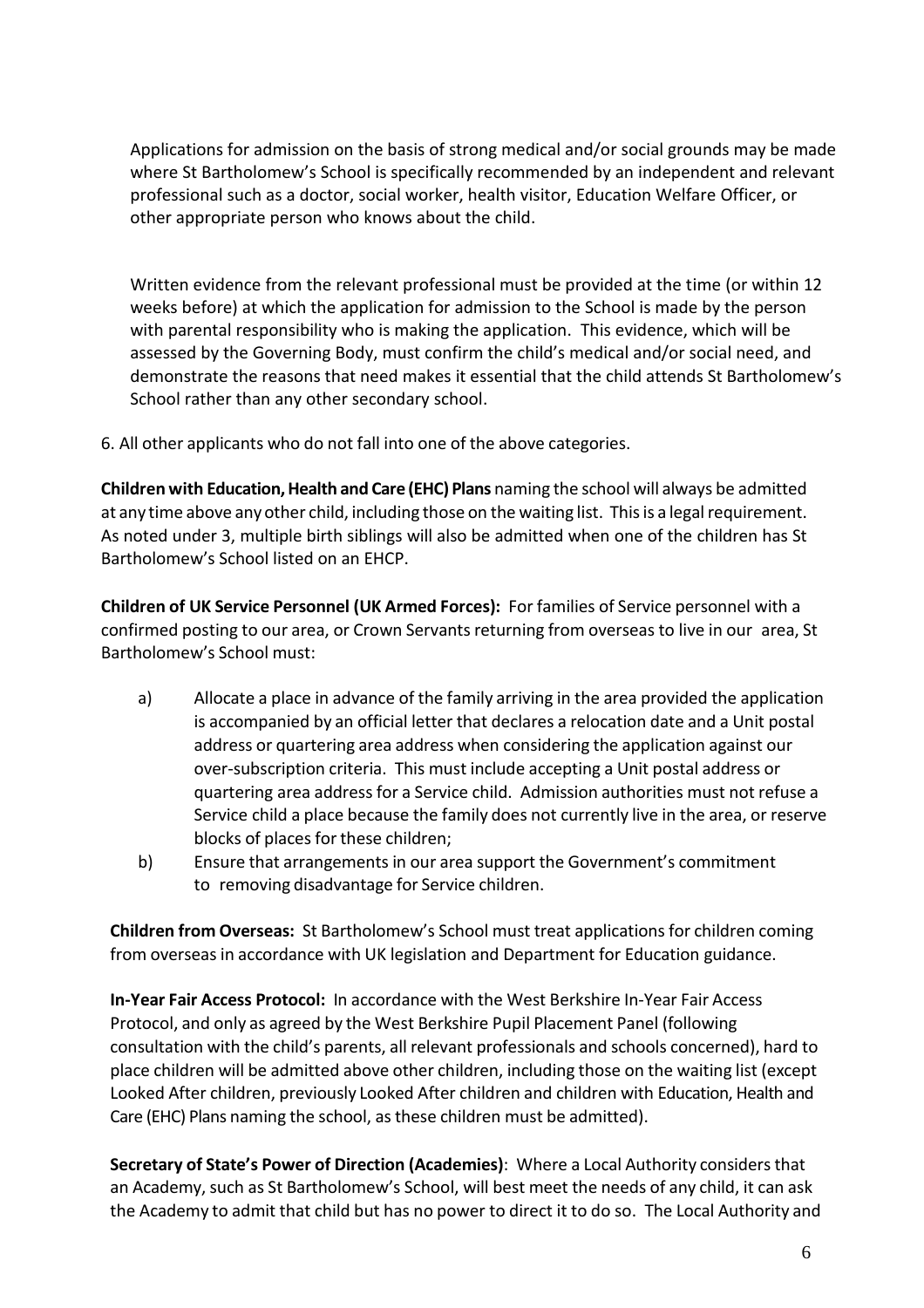the Academy will usually come to an agreement, but if the Academy refusesto admit the child, the Local Authority can ask the Secretary of State to intervene. The Secretary of State has the power under an Academy's Funding Agreement to direct the Academy to admit a child, and can seek advice from the Adjudicator in reaching a decision (Section 25(3A), SSFA 1998).

### **TIE BREAKER**

Priority will be given within any of the above over-subscription criteria to the applicant whose permanent home address is nearest to St Bartholomew's School. Distances will be measured through the West Berkshire Admissions Geographical Information System, using the unique property identification points within the National Land and Property Gazetteer, taking a straight line between the home address and the school; travelling distances will not be taken into account. In cases where there are multiple births, if one child is admitted then all will be admitted. In cases where blocks of flats are concerned, priority will be given to the lowest flat number, eg 1,1a, 2, etc. In cases of two applicants living the same distance from school, both will be offered places.

# **APPEALS**

Applicants to whom the school cannot offer a place will be so informed and told the reason why admission was refused. Applicants must be advised of their right to appeal to an Independent Appeal Panel. Information on how to appeal will be available on the website and provided when an application to the Admissions Authority has been unsuccessful.

The 2012 School Admission Appeals Code (SAAC) explains that parents have the right to appeal against an Admission Authority's decision refusing their child admission to a school. Under the SAAC paragraph 8, children *and* their parents have the right to appeal against an Admission Authority's decision to refuse them admission:

- a) to a school sixth form (Year 12 and Year 13); or,
- b) to a school at which they wish to receive education other than sixth form education (Years 12 and Year 13) once they have ceased to be of compulsory school age.

In respect of a) and b) above, where the child and the parent appeal separately in respect of the same school, the Admission Authority must arrange the appeals so that they are heard together.

Appeals must be lodged in writing by the dates set out in the Co-ordinated and In-Year Admissions Scheme for the normal admissions round or within 20 school working days from the date of the offer or refusal letter. Contact should be made with the Admissions Officer, by telephoning 01635 521255, or by email: [admissions@stbarts.co.uk](mailto:Jwebster@stbarts.co.uk) who will be able to supply an appeal form. Once received, the completed appeal will be processed independently of St Bartholomew's School.

# **WAITINGLISTS**

Waiting lists will continue to be maintained for all Year Groups where children are not offered a